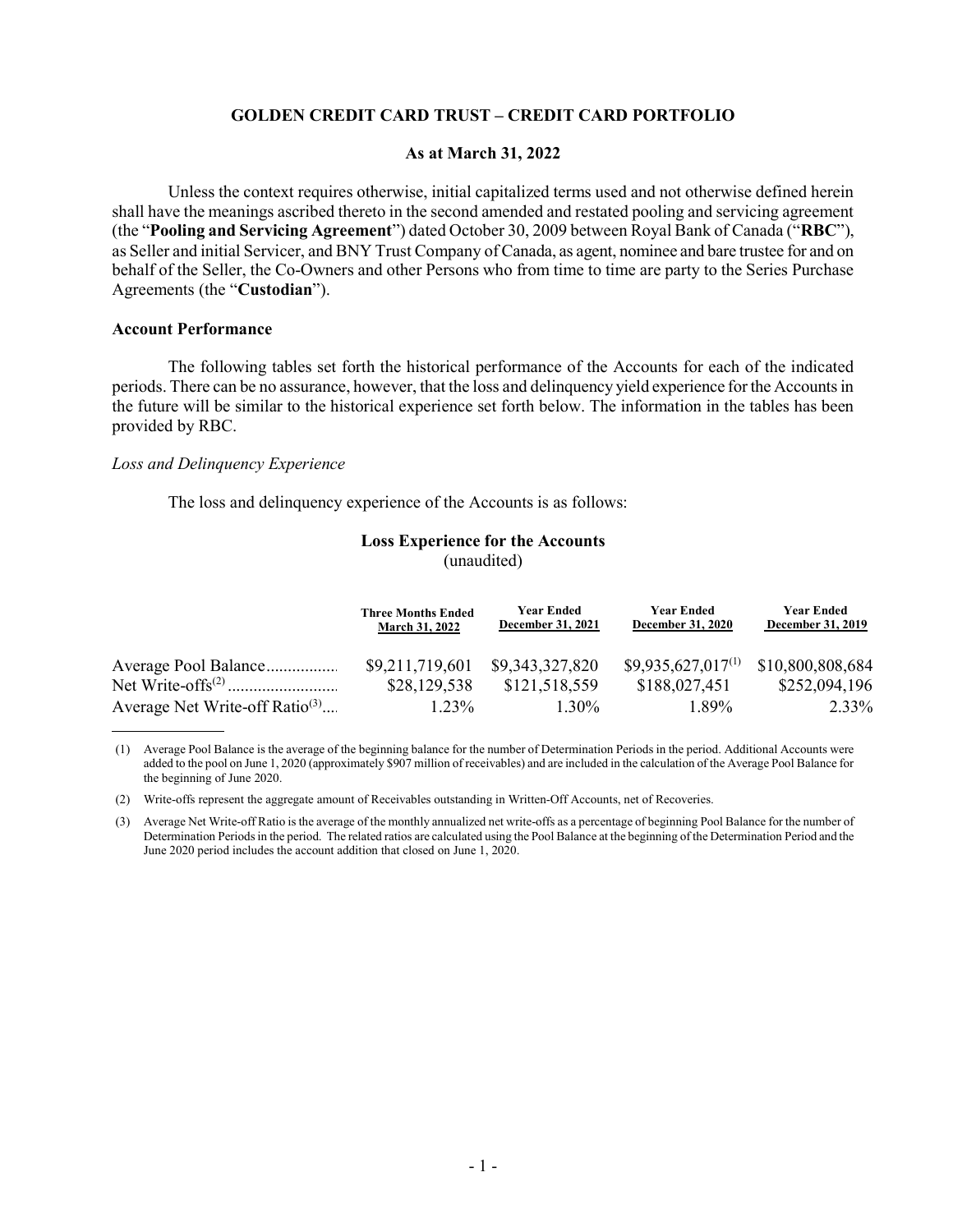# Delinquencies as a Percentage of the Accounts $^{(1)}$ (unaudited)

|                                | As at March 31, 2022          |                                        |                                   |                                           |  |
|--------------------------------|-------------------------------|----------------------------------------|-----------------------------------|-------------------------------------------|--|
| Days Delinquent <sup>(2)</sup> | Number of<br>$Accounts^{(3)}$ | Percentage of<br><b>Total Accounts</b> | <b>Receivables</b><br>Outstanding | Percentage of<br><b>Total Receivables</b> |  |
|                                | 8,768,420                     | 99.31%                                 | \$8,836,106,136                   | 95.56%                                    |  |
|                                | 43,085                        | $0.49\%$                               | 248,697,147                       | 2.69%                                     |  |
|                                | 7,731                         | $0.09\%$                               | 57,584,786                        | 0.62%                                     |  |
|                                | 4,573                         | $0.05\%$                               | 42,601,563                        | $0.46\%$                                  |  |
|                                | 3,002                         | $0.03\%$                               | 29,421,521                        | $0.32\%$                                  |  |
|                                | 1,859                         | $0.02\%$                               | 18,607,399                        | $0.20\%$                                  |  |
|                                | 968                           | $0.01\%$                               | 13,862,802                        | 0.15%                                     |  |
|                                | 8,829,638                     | 100.00%                                | \$9,246,881,355                   | $100.00\%$                                |  |

#### As at December 31, 2021

| Days Delinquent <sup>(2)</sup> | Number of<br>$Accounts^{(3)}$ | Percentage of<br><b>Total Accounts</b> | <b>Receivables</b><br>Outstanding | Percentage of<br><b>Total Receivables</b> |
|--------------------------------|-------------------------------|----------------------------------------|-----------------------------------|-------------------------------------------|
|                                | 8,777,812                     | 99.26%                                 | \$9,253,456,736                   | 95.47%                                    |
|                                | 47,608                        | $0.54\%$                               | 282,309,956                       | 2.91%                                     |
|                                | 8,625                         | $0.10\%$                               | 61,640,319                        | $0.64\%$                                  |
|                                | 4,389                         | $0.05\%$                               | 41,445,505                        | 0.43%                                     |
|                                | 2,780                         | $0.03\%$                               | 26,330,684                        | $0.27\%$                                  |
|                                | 1,606                         | $0.02\%$                               | 15,041,339                        | 0.16%                                     |
|                                | 876                           | $0.01\%$                               | 12,060,899                        | $0.12\%$                                  |
|                                |                               |                                        |                                   |                                           |
|                                | 8,843,696                     | $100.00\%$                             | \$9,692,285,438                   | 100.00%                                   |

# As at December 31, 2020

| Days Delinquent <sup>(2)</sup> | Number of<br>$Accounts^{(3)}$ | Percentage of<br><b>Total Accounts</b> | <b>Receivables</b><br>Outstanding | Percentage of<br><b>Total Receivables</b> |
|--------------------------------|-------------------------------|----------------------------------------|-----------------------------------|-------------------------------------------|
|                                | 11,014,147                    | 99.40%                                 | \$9,412,638,283                   | 95.45%                                    |
|                                | 47,571                        | $0.43\%$                               | 283,836,827                       | 2.88%                                     |
|                                | 9,555                         | $0.09\%$                               | 73,977,199                        | 0.75%                                     |
|                                | 4,369                         | $0.04\%$                               | 39, 164, 718                      | $0.40\%$                                  |
|                                | 2,966                         | $0.03\%$                               | 27,607,554                        | 0.28%                                     |
|                                | 1,576                         | $0.01\%$                               | 14,308,220                        | $0.15\%$                                  |
|                                | 797                           | 0.01%                                  | 9,989,113                         | 0.10%                                     |
|                                | 11,080,981                    | $100.00\%$                             | \$9,861,521,914                   | $100.00\%$                                |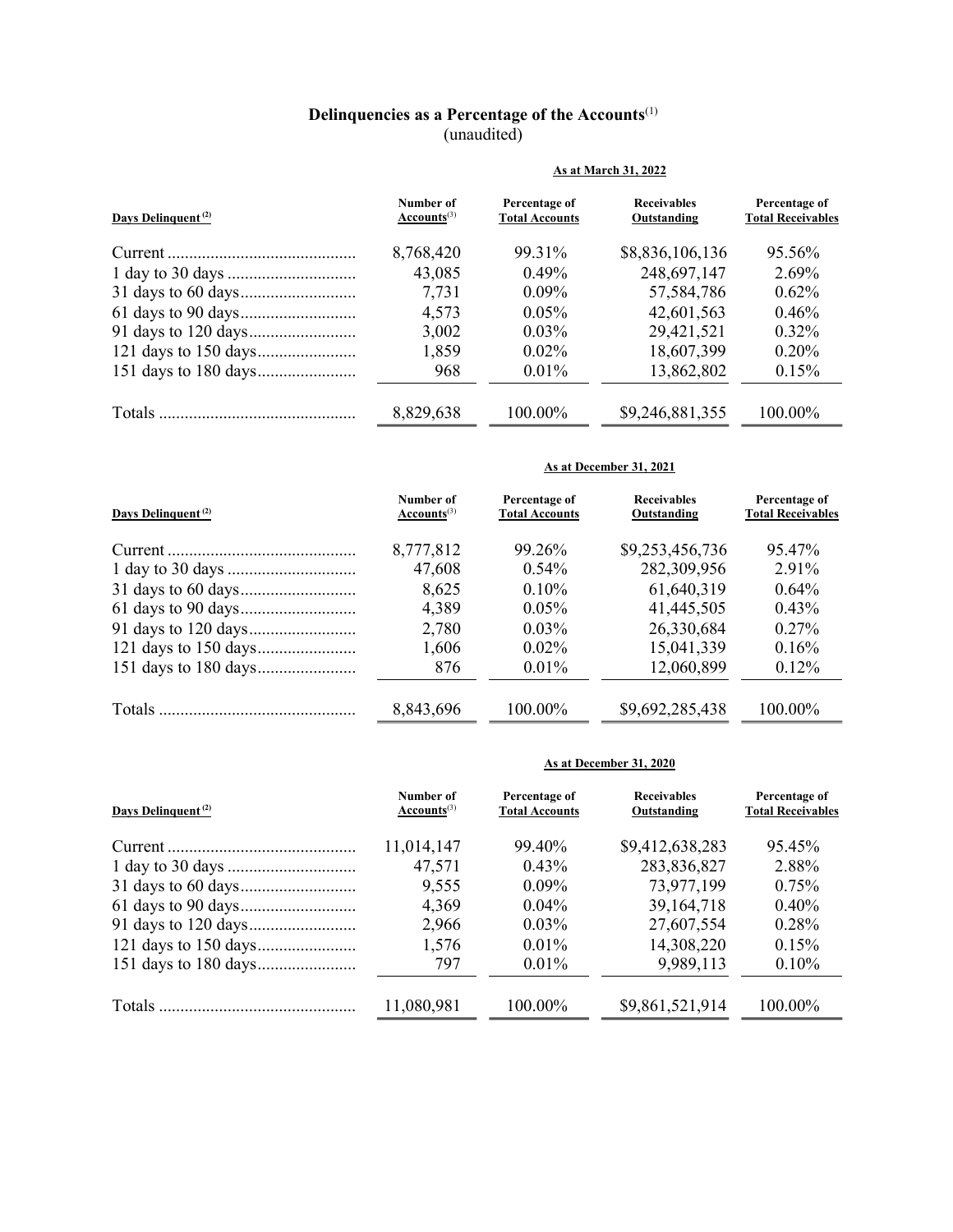| Days Delinquent <sup>(2)</sup> | Number of<br>$Accounts^{(3)}$ | Percentage of<br><b>Total Accounts</b> | <b>Receivables</b><br>Outstanding | Percentage of<br><b>Total Receivables</b> |
|--------------------------------|-------------------------------|----------------------------------------|-----------------------------------|-------------------------------------------|
|                                | 10,360,451                    | 99.24%                                 | \$10,376,868,331                  | 94.88%                                    |
|                                | 54,147                        | $0.52\%$                               | 341, 457, 883                     | $3.12\%$                                  |
|                                | 11,802                        | $0.11\%$                               | 89,517,961                        | $0.82\%$                                  |
|                                | 6,076                         | $0.06\%$                               | 55,362,073                        | $0.51\%$                                  |
|                                | 3,734                         | $0.04\%$                               | 35,536,301                        | $0.32\%$                                  |
|                                | 2,331                         | $0.02\%$                               | 21,423,860                        | 0.20%                                     |
|                                | 1,366                         | $0.01\%$                               | 16,695,862                        | 0.15%                                     |
|                                | 10,439,907                    | $100.00\%$                             | \$10,936,862,271                  | $100.00\%$                                |
|                                |                               |                                        |                                   |                                           |

#### As at December 31, 2019

(1) Due to rounding, numbers presented in the following distribution tables may not add up precisely to the totals provided and percentages may not precisely reflect the absolute figures.

(2) Delinquency status as of statement date.

(3) The number of Accounts includes replacement cards issued as a result of loss, theft or fraudulent activities and cards issued as a result of product transfers but excludes cards that have been written-off.

#### Revenue Experience

 $\overline{a}$ 

The revenue experience in the following table is presented before deduction for write-offs. Revenues from Finance Charge Receivables on both a billed and a cash basis will be affected by numerous factors, including the periodic finance charge on the Account Assets, the amount of any annual or membership fees, other fees paid by cardholders, and the percentage of cardholders who pay off their balances in full each month and do not incur periodic finance charges on purchases.

#### Revenue Experience for the Accounts (unaudited)

|                               | <b>Three Months Ended</b><br><b>March 31, 2022</b> | <b>Year Ended</b><br>December 31, 2021 | <b>Year Ended</b><br>December 31, 2020 | <b>Year Ended</b><br>December 31, 2019 |
|-------------------------------|----------------------------------------------------|----------------------------------------|----------------------------------------|----------------------------------------|
|                               |                                                    |                                        |                                        |                                        |
| Interest Earned               | \$291,918,692                                      | \$1,151,466,012                        | $$1,300,767,251^{(1)}$                 | \$1,371,624,313                        |
|                               | \$278,784,306                                      | \$1,169,691,425                        | \$1,034,171,990                        | \$1,120,847,676                        |
| Average Pool Balance          | \$9,211,719,601                                    | \$9,343,327,820                        | $$9,935,627,017^{(2)}$                 | \$10,800,808,684                       |
| Average Revenue $Yield^{(3)}$ | 24.81%                                             | 24.85%                                 | 23.52%                                 | 23.08%                                 |

<sup>(1)</sup> The Seller had a program under which eligible credit card obligors were provided with credits to their credit card account to reimburse them for 50% of the interest charged to their credit card account ("COVID-19 Hardship Interest Charge Credits"). The COVID-19 Hardship Interest Charge Credits have been included as Finance Charge Receivables.

(2) Average Pool Balance is the average of the beginning balance for the number of Determination Periods in the period. Additional Accounts were added to the pool on June 1, 2020 (approximately \$907 million of receivables) and are included in the calculation of the Average Pool Balance for the beginning of June 2020.

(3) Average Revenue Yield is the average of the monthly annualized Revenue as a Percentage of Beginning Pool Balance for the number of Determination Periods in the period. The related ratios are calculated using the Pool Balance at the beginning of the Determination Period and the June 2020 period includes the account addition that closed on June 1, 2020.

The revenues for the Accounts shown in the table above are attributable to (a) periodic finance charges and annual and other fees billed to cardholders, and (b) applicable Interchange Fees and any other fees or amounts which are designated by the Seller by notice to the Custodian from time to time. The revenues related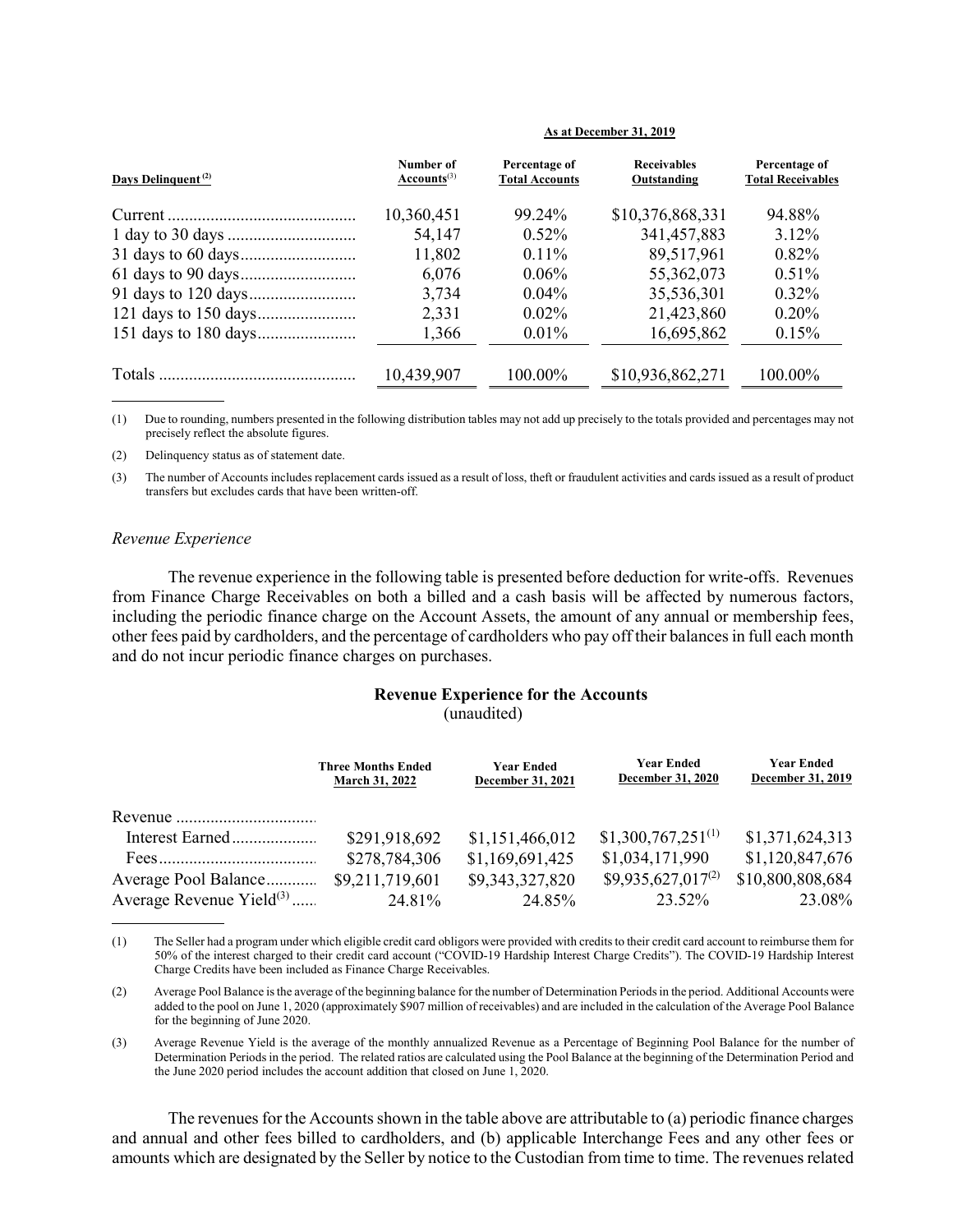to periodic finance charges and fees (other than annual and membership fees) depend in part upon the collective preference of cardholders to use their credit cards to finance purchases and/or receive cash advances over time rather than for convenience use (where the cardholders pay off their entire balance each month, thereby avoiding periodic finance charges). Revenues also depend in part on the cardholders' use of other services offered by RBC for a fee. Accordingly, revenues will be affected by future changes in the types of charges and fees assessed on the Accounts, the respective percentages of the Receivables balances of the various types of Accounts, and the types of Accounts under which the Receivables arise.

"Collections" means all payments (including Recoveries and insurance proceeds) received by the Servicer from or on behalf of any Obligors in respect of Receivables and from the Seller in respect of Interchange Fees, and, in respect of any period of days, means all such amounts received by the Servicer during such period and, in respect of any Business Day, means all such amounts received by the Servicer before the close of business on such day and after the close of business on the immediately preceding Business Day.

"Finance Charge Receivables" means, with respect to an Account, (A) any Receivable billed to a cardholder under the related Credit Card Agreement in respect of: (i) periodic credit or other finance charges; (ii) membership fees, if any; (iii) cash advance fees; (iv) service and transaction fees; and (v) administrative fees and late charges; and (B) (a) applicable Interchange Fees; and (b) any other fees or amounts with respect to the Account other than Principal Receivables which are designated by the Seller by notice to the Custodian from time to time to be included as Finance Charge Receivables.

# Interchange

The Seller receives Interchange Fees from financial institutions for clearing transactions arising under the Accounts and as compensation for assuming credit risk and funding receivables for a limited period of time prior to initial billing. The Seller will Transfer to the Custodian on a daily basis the Interchange Fees, representing the aggregate amount of fees paid or payable to the Seller on such day in respect of all Visa Accounts, Mastercard Accounts and other Specified Account Designation Accounts from other financial institutions that clear such credit card transactions for merchants after netting or set-off occurs. The Seller may, from time to time, in its sole discretion, voluntarily increase or decrease the rate used to calculate amounts receivable or payable in respect of Interchange Fees. The Account Assets include the then applicable Interchange Fees.

"Interchange Fees" means, in respect of a day, the aggregate of Mastercard Interchange Fees, Visa Interchange Fees and Other Interchange Fees in respect of such day, in each case as the basis for calculating the same may be adjusted from time to time in accordance with the Pooling and Servicing Agreement.

 "Mastercard Interchange Fees" means, in respect of a day, the aggregate amount of fees paid or payable to the Seller on such day in respect of all Mastercard Accounts from other financial institutions that clear Mastercard transactions for merchants after any netting or set-off occurs; as the basis for calculating the same may be adjusted from time to time in accordance with the Pooling and Servicing Agreement.

 "Visa Interchange Fees" means, in respect of a day, the aggregate amount of fees paid or payable to the Seller on such day in respect of all Visa Accounts from other financial institutions that clear Visa transactions for merchants after any netting or set-off occurs; as the basis for calculating the same may be adjusted from time to time in accordance with the Pooling and Servicing Agreement.

"Other Interchange Fees" means, in respect of a day, the aggregate amount of fees paid or payable to the Seller on such day in respect of all other Specified Account Designation Accounts (other than Visa and Mastercard) from other financial institutions that clear such credit card transactions for merchants after any netting or set-off occurs; as the basis for calculating the same may be adjusted from time to time in accordance with the Pooling and Servicing Agreement.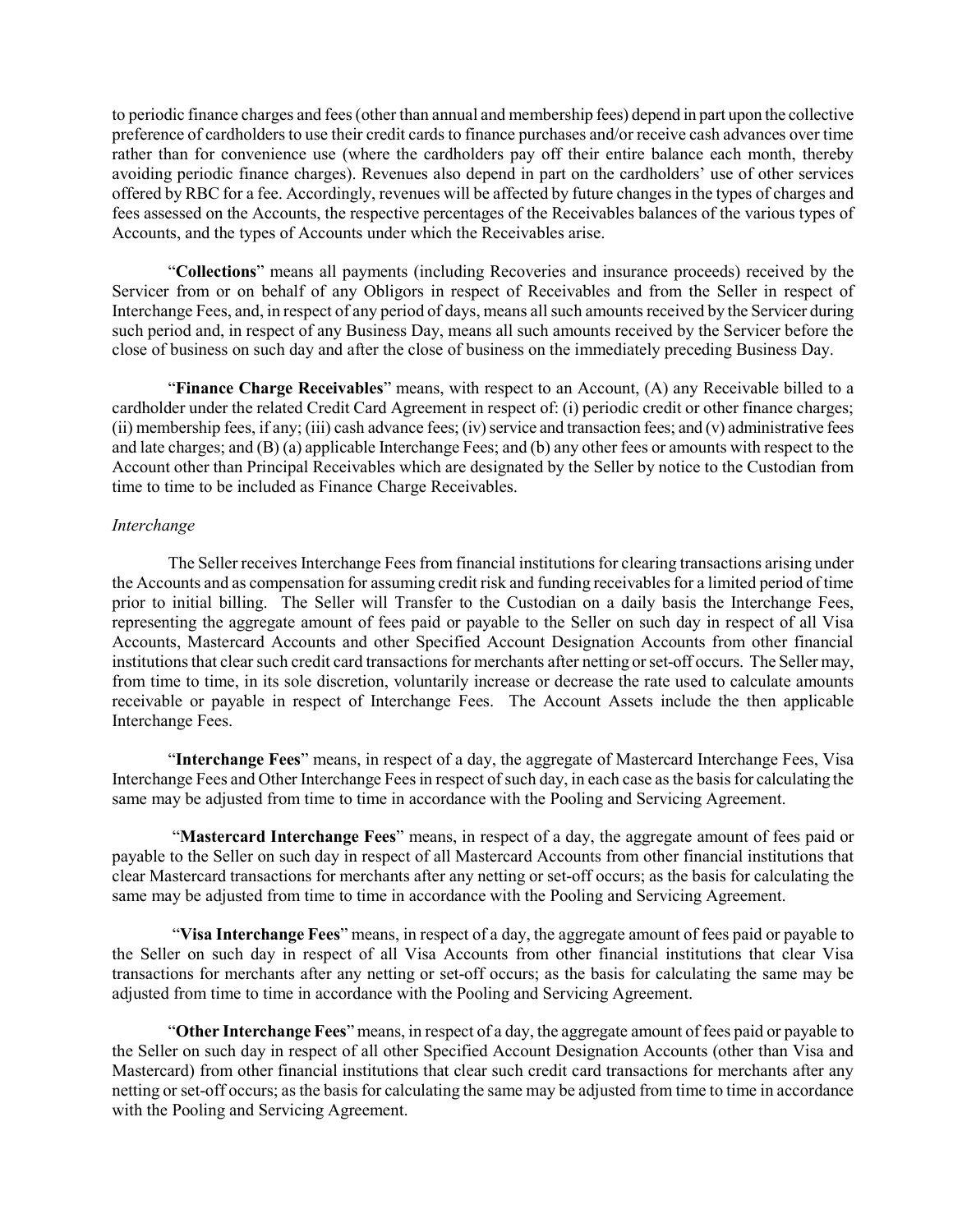"Specified Account Designation" shall mean each of (i) Visa, (ii) Mastercard, and (iii) one or more other designations relating to credit card accounts specified by the Seller in writing for which the Rating Agency Condition is satisfied in respect of each such other designation's inclusion as a Specified Account Designation, or, in the case of S&P where it is a Rating Agency with respect to a series of Ownership Interest, a class of Ownership Interest or Related Securities, the Seller has provided at least 10 days prior written notice to S&P of such other designation's inclusion as a Specified Account Designation.

#### Cardholder Monthly Payment Rates for the Accounts

The following table sets forth the highest and lowest cardholder monthly payment rates for all months during the periods shown, in each case, calculated as a percentage of the account balances at the beginning of each month during the period. Monthly payment rates on the Account Assets may vary due to, among other things, the availability of other sources of credit, general economic conditions, consumer spending and borrowing patterns and the terms of the Accounts (which are subject to change by RBC) and marketing programs of RBC.

# Cardholder Monthly Payment Rates for the Accounts

(% of Pool Balance) $(1)(2)$ (unaudited)

|                      | <b>Three Months Ended</b><br><b>March 31, 2022</b> | <b>Year Ended</b><br>December 31, 2021 | <b>Year Ended</b><br><b>December 31, 2020</b> | Year Ended<br><b>December 31, 2019</b> |
|----------------------|----------------------------------------------------|----------------------------------------|-----------------------------------------------|----------------------------------------|
| Lowest Month         | 57.15%                                             | 49.71%                                 | 44.15%                                        | 43.17%                                 |
| <b>Highest Month</b> | 70.25%                                             | 71.24%                                 | $61.10\%$                                     | 56.63%                                 |
| Average              | 62.71%                                             | 62.83%                                 | 52.57%                                        | 51.04%                                 |
|                      |                                                    |                                        |                                               |                                        |

(1) Pool Balance as at the beginning of each month during the period. Additional Accounts were added to the pool on June 1, 2020 (approximately \$907 million of receivables) and are included in the calculation of the Pool Balance for the beginning of June 2020.

(2) Payment ratios are calculated as a percentage of the previous Determination Period's ending Pool Balance. The related ratios are calculated using the Pool Balance at the beginning of the Determination Period and the June 2020 period includes the account addition that closed on June 1, 2020.

## The Accounts

#### General

The Account Assets relate to Seller Credit Card Accounts established by RBC in each year from 1967 to and including 2015, subject to certain exclusions.

The information in the tables above entitled "Loss Experience for the Accounts", "Delinquencies as a Percentage of the Accounts", "Revenue Experience for the Accounts" and "Cardholder Monthly Payment Rates for the Accounts" relates to the historical Accounts. If the mix of Account Assets changes, the loss, revenue and delinquency experience of the Accounts may be different from that set forth in the tables referred to above.

The Principal Receivables balances of Written-Off Accounts will be subtracted from the aggregate outstanding balance of all Principal Receivables owing under the Accounts on any date for the purpose of calculating the Pool Balance. Collections, however, include any Collections in respect of such Written-Off Accounts ("Recoveries").

The Seller has represented and warranted to the Trust that the Accounts met the eligibility requirements set forth in the Pooling and Servicing Agreement as of the Cut-Off Date or Addition Cut-Off Date, as applicable, on which they became Accounts. There can be no assurance, however, that all of the Accounts will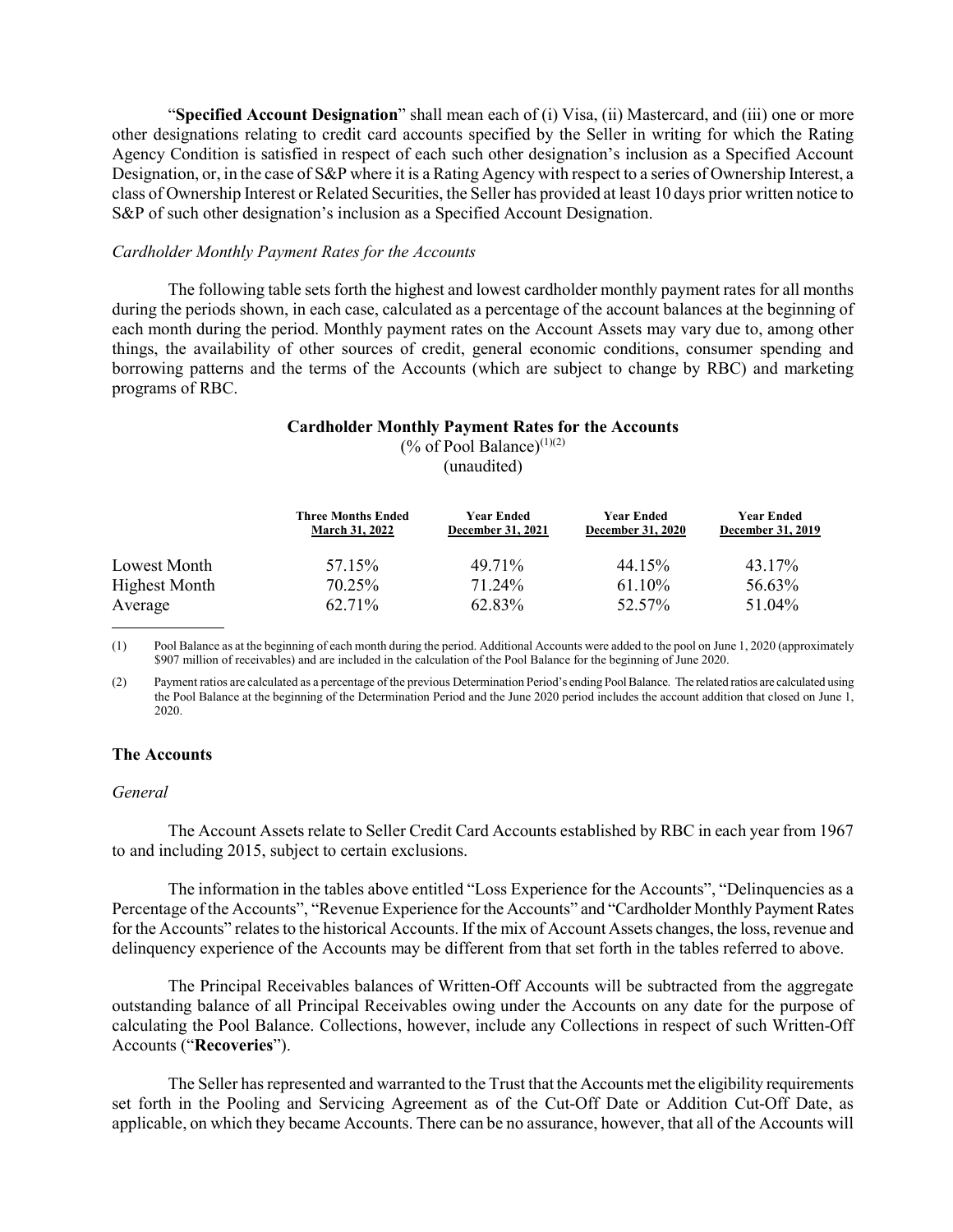continue to meet eligibility requirements. The Seller periodically purges closed and inactive accounts in accordance with the Seller's policies and procedures.

Subject to certain conditions, the Seller may Transfer to the Trust undivided co-ownership interests in receivables arising in Eligible Accounts, other than the Accounts, including Participations. Such receivables and the related credit card account may not be originated or collected in the same manner as the Accounts described below and may differ with respect to loss, delinquency, revenue and payment experience. Such receivables and the related credit card accounts may also have different terms than those described below, including lower periodic finance charges. Consequently, the Transfer to the Trust of the undivided co-ownership interests in receivables arising in such credit card accounts could have the effect of reducing the average portfolio yield. In addition, actual loss and delinquency, revenue and monthly payment rate experience with respect to such receivables and account assets may be materially different from such experience for the portfolio of Account Assets described herein.

As at March 31, 2022, the aggregate receivables outstanding was approximately \$9.2 billion and there were 8,829,638 Accounts which had an average balance of approximately \$1,047 and an average credit limit of approximately \$6,971. The average Account balance as a percentage of the average credit limit with respect to the Accounts was approximately 15%.

The following tables summarize the Accounts by various criteria as at March 31, 2022. References to "Receivables Outstanding" in the following tables mean Account Assets. These tables are not necessarily indicative of the future composition of the Account Assets.

# Composition of Accounts by Account Balance(1)

(as at March 31, 2022)

(unaudited)

| <b>Account Balance</b> | Number of<br>Accounts <sup>(2)</sup> | Percentage of<br><b>Total Accounts</b> | <b>Receivables</b><br>Outstanding | Percentage of<br><b>Total Receivables</b> |
|------------------------|--------------------------------------|----------------------------------------|-----------------------------------|-------------------------------------------|
| Credit or zero Balance | 6,318,027                            | 71.55%                                 | $-85,304,783$<br><sup>S</sup>     | $-0.92\%$                                 |
|                        | 826,730                              | $9.36\%$                               | 147,034,721                       | $1.59\%$                                  |
|                        | 319,254                              | $3.62\%$                               | 233,432,525                       | $2.52\%$                                  |
|                        | 563,584                              | 6.38%                                  | 1,032,576,762                     | 11.17%                                    |
|                        | 254,041                              | 2.88%                                  | 996,007,469                       | $10.77\%$                                 |
|                        | 280,979                              | 3.18%                                  | 2,008,146,172                     | 21.72%                                    |
|                        | 64,525                               | $0.73\%$                               | 719,901,749                       | 7.79%                                     |
|                        | 51,614                               | $0.58\%$                               | 708,868,398                       | $7.67\%$                                  |
|                        | 69,783                               | $0.79\%$                               | 1,209,735,143                     | 13.08%                                    |
|                        | 37,964                               | $0.43\%$                               | 847,555,674                       | 9.17%                                     |
|                        | 43,137                               | 0.49%                                  | 1,428,927,525                     | 15.45%                                    |
|                        | 8,829,638                            | 100.00%                                | \$9,246,881,355                   | 100.00%                                   |

(1) Due to rounding, numbers presented in the following distribution tables may not add up precisely to the totals provided and percentages may not precisely reflect the absolute figures.

 $\overline{\phantom{a}}$ 

(2) The number of Accounts includes replacement cards issued as a result of loss, theft or fraudulent activities and cards issued as a result of product transfers but excludes cards that have been written-off.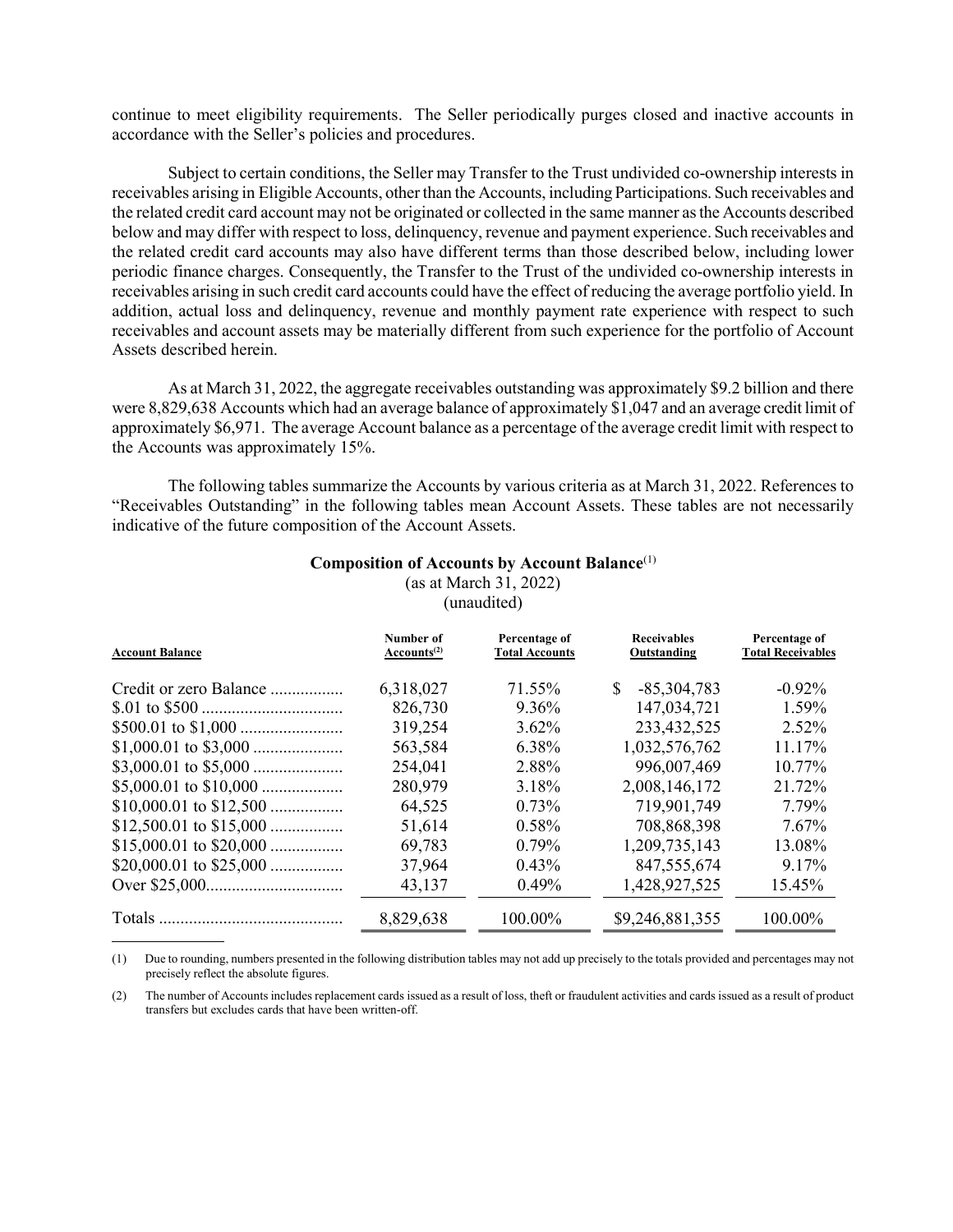# Composition of Accounts by Credit Limit(1)

(as at March 31, 2022)

(unaudited)

| <b>Credit Limit</b>         | Number of<br>Accounts <sup>(1)</sup> | Percentage of<br><b>Total Accounts</b> | <b>Receivables</b><br>Outstanding | Percentage of<br><b>Total Receivables</b> |
|-----------------------------|--------------------------------------|----------------------------------------|-----------------------------------|-------------------------------------------|
| Less than or equal to \$500 | 34,819                               | $0.39\%$                               | S.<br>719,048                     | $0.01\%$                                  |
|                             | 227,877                              | 2.58%                                  | 18,366,663                        | $0.20\%$                                  |
|                             | 629,059                              | 7.12%                                  | 129,717,914                       | 1.40%                                     |
|                             | 984,089                              | 11.15%                                 | 373,379,080                       | $4.04\%$                                  |
|                             | 1,874,643                            | 21.23%                                 | 1,219,966,308                     | 13.19%                                    |
|                             | 626,046                              | 7.09%                                  | 467,116,623                       | 5.05%                                     |
|                             | 886,300                              | 10.04%                                 | 842,020,521                       | 9.11%                                     |
|                             | 641,192                              | 7.26%                                  | 646, 434, 171                     | 6.99%                                     |
|                             | 800,157                              | $9.06\%$                               | 950,529,359                       | 10.28%                                    |
|                             | 1,064,428                            | 12.06%                                 | 1,474,676,821                     | 15.95%                                    |
|                             | 1,061,028                            | 12.02%                                 | 3,123,954,848                     | 33.78%                                    |
|                             | 8,829,638                            | $100.00\%$                             | \$9,246,881,355                   | 100.00%                                   |

(1) Due to rounding, numbers presented in the following distribution tables may not add up precisely to the totals provided and percentages may not precisely reflect the absolute figures.

(2) The number of Accounts includes replacement cards issued as a result of loss, theft or fraudulent activities and cards issued as a result of product transfers but excludes cards that have been written-off.

# Composition of Accounts by Age<sup>(1)</sup>

|  |  | (as at March 31, 2022) |  |
|--|--|------------------------|--|
|  |  |                        |  |

(unaudited)

| Age of Portfolio <sup>(2)</sup> | Number of<br>Accounts <sup>(3)</sup> | Percentage of<br><b>Total Accounts</b> | <b>Receivables</b><br>Outstanding | Percentage of<br><b>Total Receivables</b> |
|---------------------------------|--------------------------------------|----------------------------------------|-----------------------------------|-------------------------------------------|
|                                 | $\theta$                             | $0.00\%$                               | \$<br>$\theta$                    | $0.00\%$                                  |
| Over 3 years to 4 years         | $\theta$                             | $0.00\%$                               | 0                                 | $0.00\%$                                  |
|                                 | 10                                   | $0.00\%$                               | 9,563                             | $0.00\%$                                  |
|                                 | 5                                    | $0.00\%$                               | 4,345                             | $0.00\%$                                  |
|                                 | 50,769                               | $0.57\%$                               | 91,615,386                        | $0.99\%$                                  |
|                                 | 255,215                              | 2.89%                                  | 468,556,343                       | 5.07%                                     |
| Over 8 years to 9 years         | 405,335                              | 4.59%                                  | 625,531,456                       | 6.76%                                     |
| Over 9 years to 10 years        | 401,528                              | $4.55\%$                               | 609,658,292                       | $6.59\%$                                  |
| Over 10 years to 15 years       | 1,863,692                            | 21.11\%                                | 2,331,557,011                     | 25.21%                                    |
| Over 15 years to 20 years       | 1,445,760                            | 16.37%                                 | 1,872,596,888                     | 20.25%                                    |
| Over 20 years to 25 years       | 1,504,338                            | 17.04%                                 | 1,349,776,524                     | 14.60%                                    |
| Over 25 years to 30 years       | 1,088,967                            | 12.33%                                 | 800,545,218                       | 8.66%                                     |
| Over 30 years to 35 years       | 766,048                              | 8.68%                                  | 533, 332, 938                     | 5.77%                                     |
|                                 | 1,047,971                            | 11.87%                                 | 563,697,392                       | 6.10%                                     |
| <b>Totals</b>                   | 8,829,638                            | 100.00%                                | \$9,246,881,355                   | $100.00\%$                                |

(1) Due to rounding, numbers presented in the following distribution tables may not add up precisely to the totals provided and percentages may not precisely reflect the absolute figures.

(2) Age of Portfolio is based on the opening date for the Accounts.

 $\overline{a}$ 

(3) The number of Accounts includes replacement cards issued as a result of loss, theft or fraudulent activities and cards issued as a result of product transfers but excludes cards that have been written-off.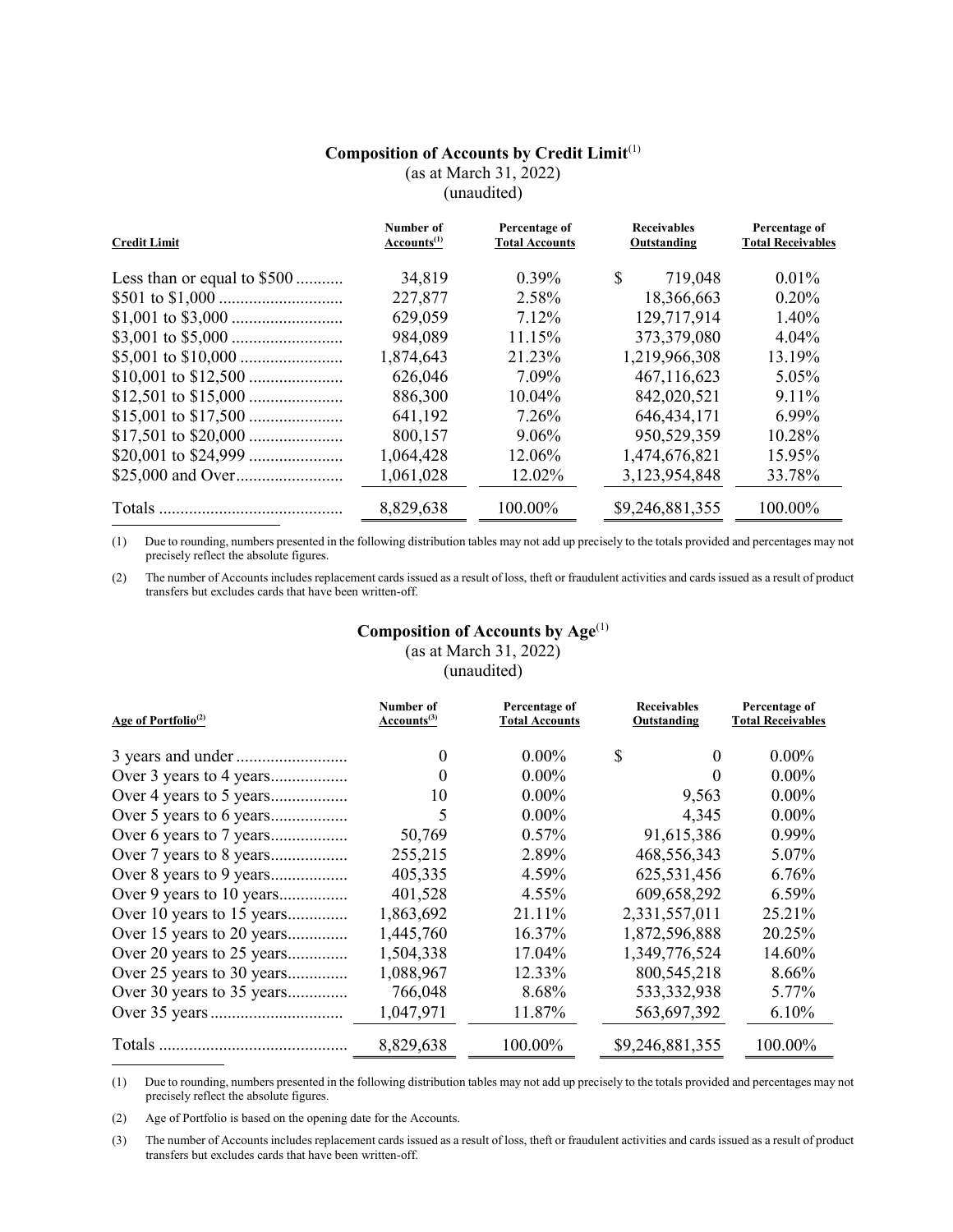#### Composition of Accounts by Geographic Distribution $^{(1)}$

(as at March 31, 2022)

(unaudited)

| <b>Jurisdiction</b>       | Number of<br>Accounts $^{(2)}$ | Percentage of<br><b>Total Accounts</b> | <b>Receivables</b><br>Outstanding | Percentage of<br><b>Total Receivables</b> |
|---------------------------|--------------------------------|----------------------------------------|-----------------------------------|-------------------------------------------|
|                           | 1,816,974                      | 20.58%                                 | \$1,783,313,339                   | 19.29%                                    |
|                           | 1,172,988                      | 13.28%                                 | 1,523,488,509                     | 16.48%                                    |
|                           | 268,857                        | $3.04\%$                               | 372,802,267                       | 4.03%                                     |
|                           | 316,899                        | 3.59%                                  | 375,442,385                       | $4.06\%$                                  |
|                           | 3,358,976                      | 38.04%                                 | 3,397,342,160                     | 36.74%                                    |
|                           | 1,253,717                      | 14.20%                                 | 1,058,403,276                     | 11.45%                                    |
|                           | 9,987                          | $0.11\%$                               | 15,927,803                        | 0.17%                                     |
|                           | 84,272                         | $0.95\%$                               | 123, 128, 427                     | 1.33%                                     |
| Prince Edward Island      | 27,388                         | $0.31\%$                               | 33,019,267                        | 0.36%                                     |
| Newfoundland and Labrador | 276,772                        | 3.13%                                  | 340,146,472                       | 3.68%                                     |
|                           | 11,868                         | $0.13\%$                               | 16,669,549                        | 0.18%                                     |
|                           | 147,881                        | $1.67\%$                               | 178,295,523                       | 1.93%                                     |
|                           | 83,059                         | $0.94\%$                               | 28,902,379                        | 0.31%                                     |
|                           | 8,829,638                      | 100.00%                                | \$9,246,881,355                   | 100.00%                                   |

(1) Due to rounding, numbers presented in the following distribution tables may not add up precisely to the totals provided and percentages may not precisely reflect the absolute figures.

(2) The number of Accounts includes replacement cards issued as a result of loss, theft or fraudulent activities and cards issued as a result of product transfers but excludes cards that have been written-off.

(3) Includes Nunavut.

(4) This category is in respect of those Accounts for which the Obligor's statement address at the time of determination of eligibility was in one of the provinces or territories of Canada and such Obligor currently resides outside Canada.

#### Billing and Payments

The Accounts have various billing and payment structures, including varying periodic finance charges and fees. The following is information on the current billing and payment characteristics of the Accounts.

With limited exceptions (for example, where there is no outstanding balance on a cardholder's credit card account), monthly billing statements are sent by the Seller to cardholders at the end of the billing period. Each month, the cardholder is required to make at least the minimum payment indicated on the monthly billing statement. The minimum payment amount is typically calculated by one of two methods: (1) where the cardholder (or if held jointly, all cardholders) on the credit card account reside(s) outside the province of Quebec or is a small business credit card account, by adding the amount of any outstanding periodic finance charges plus fees outstanding (excluding any installment plan interest or monthly fees) plus \$10, plus any monthly installment plan payments due that statement; or (2) for accounts held individually or jointly by any person resident in the province of Quebec, by adding any monthly installment plan payments due that statement, plus a percentage of the account's other total outstanding balance (which percentage will be gradually increasing from 2.5% to 5% between August 1, 2019 and August 1, 2025 for Accounts opened prior to August 1, 2019, and which is 5% for Accounts opened on or after August 1, 2019). In all cases, a balance of \$10 or less on a monthly billing statement must be paid in full. The full amount of any unpaid minimum payment required in respect of preceding monthly billing statements, will also be added to the minimum payment for a billing period.

A periodic finance charge is assessed on Accounts at the annual interest rates specified at the time each Account is opened and from time to time thereafter in the monthly billing statements relating to such Account. Periodic finance charges and fees are charged on balances for purchases, cash advances and fees starting from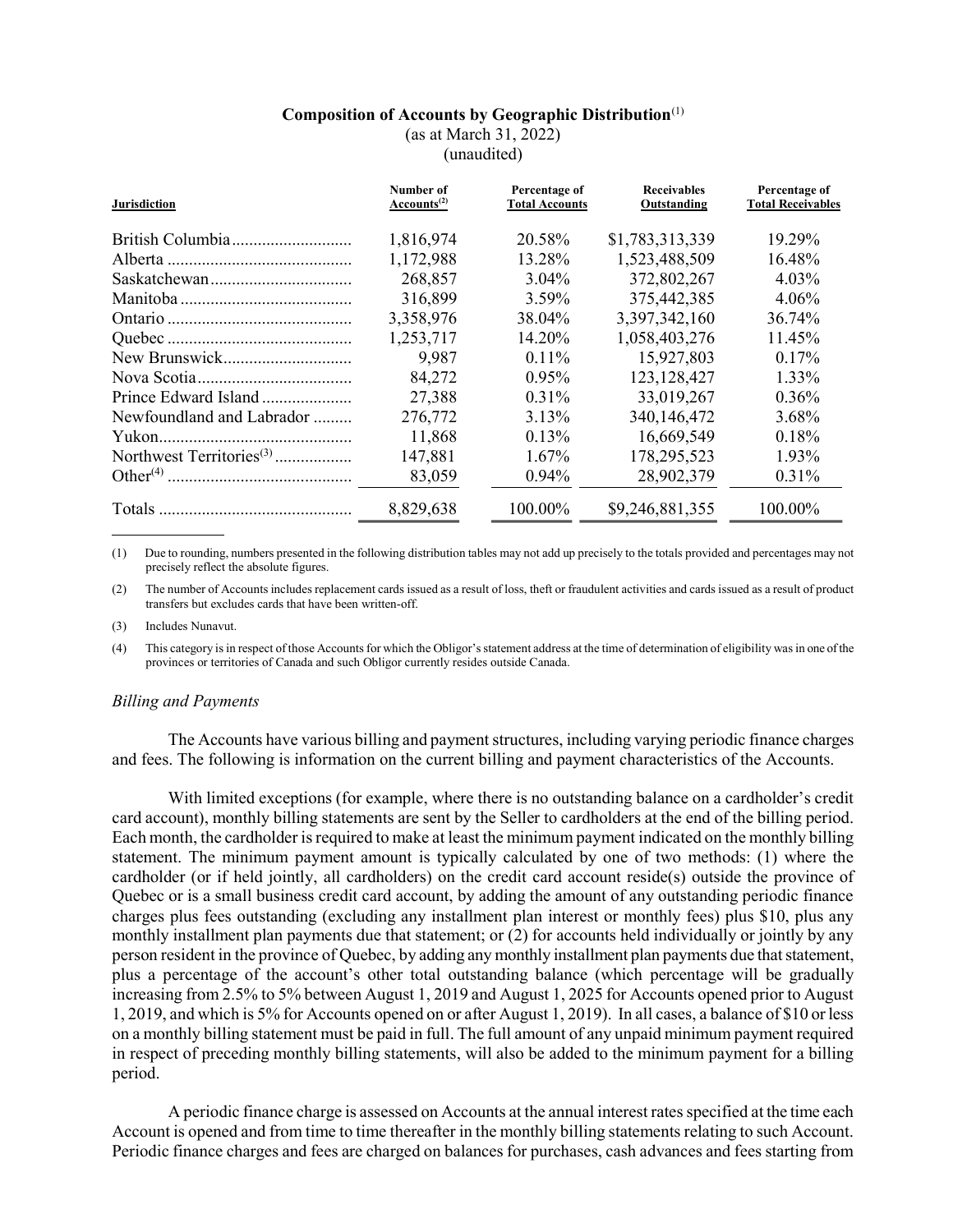the transaction date until the date the payment is received (subject to any applicable interest-free grace period on new purchases and fees). No interest is assessed on new purchases (except those converted to installment plans) and fees as long as the new balance which is owed for the month is paid in full by the payment due date, and for small business credit cards only, the new balance for the previous month was also paid in full by that month's statement's payment due date. For purchases converted to installment plans, interest (if applicable) will be assessed at the rate and in the manner the cardholder agreed to when they signed up for the installment plan (no interest is charged if a new installment plan is paid off in full before its first payment due date). The periodic finance charges for any month are calculated on a daily basis by multiplying each daily periodic finance charge bearing closing balance by the equivalent daily rate for the applicable annual rate. The average periodic finance charge on the Accounts relating to cash advances and purchases of goods and services was 19% per annum for the month of March, 2022 (excluding introductory interest rates). The Seller may change the periodic finance charge on the various types of Accounts at any time with at least 30 days' written notice to the cardholders. The Seller may assess an annual or membership fee that varies depending on the type of Account.

Payments by cardholders to the Servicer on the Accounts are processed and applied first to the minimum payment, then to any remaining balance. If the different amounts that make up the remaining balance are subject to different interest rates, the payments are generally allocated on a pro rata basis.

There can be no assurance that fees and other charges will remain at current levels.

# FICO® Scores

The following table sets forth the composition of the Accounts as at March 31, 2022 by  $FICO^@$  score ranges. To the extent available, FICO® scores calculated by TransUnion or Equifax are obtained at origination and by TransUnion, quarterly thereafter. A FICO® score is a measurement that uses information collected by the major Canadian credit bureaus to assess consumer credit risk. FICO® scores rank-order consumers according to the likelihood that their credit obligations will not be paid in accordance with the terms of their accounts. Although TransUnion and Equifax disclose only limited information about the variables they use to assess credit risk, those variables likely include, but are not limited to, debt level, credit experience, payment patterns (including delinquency history), and level of utilization of available credit. An individual's FICO® score may change over time, depending on the conduct of the individual, including the individual's usage of his or her available credit, payment patterns and changes in credit score technology used by TransUnion and Equifax.

FICO® scores are based on independent, third-party information, the accuracy of which the Trust cannot verify. The Seller does not use standardized credit scores, such as a FICO® score, alone for the purpose of credit adjudication.

The information presented in the table below should not be used alone as a method of forecasting whether cardholders will make payments in accordance with the terms of their Credit Card Agreements. Since the future composition of the Accounts may change over time, the following table is not necessarily indicative of the composition of the Accounts at any specific time in the future.